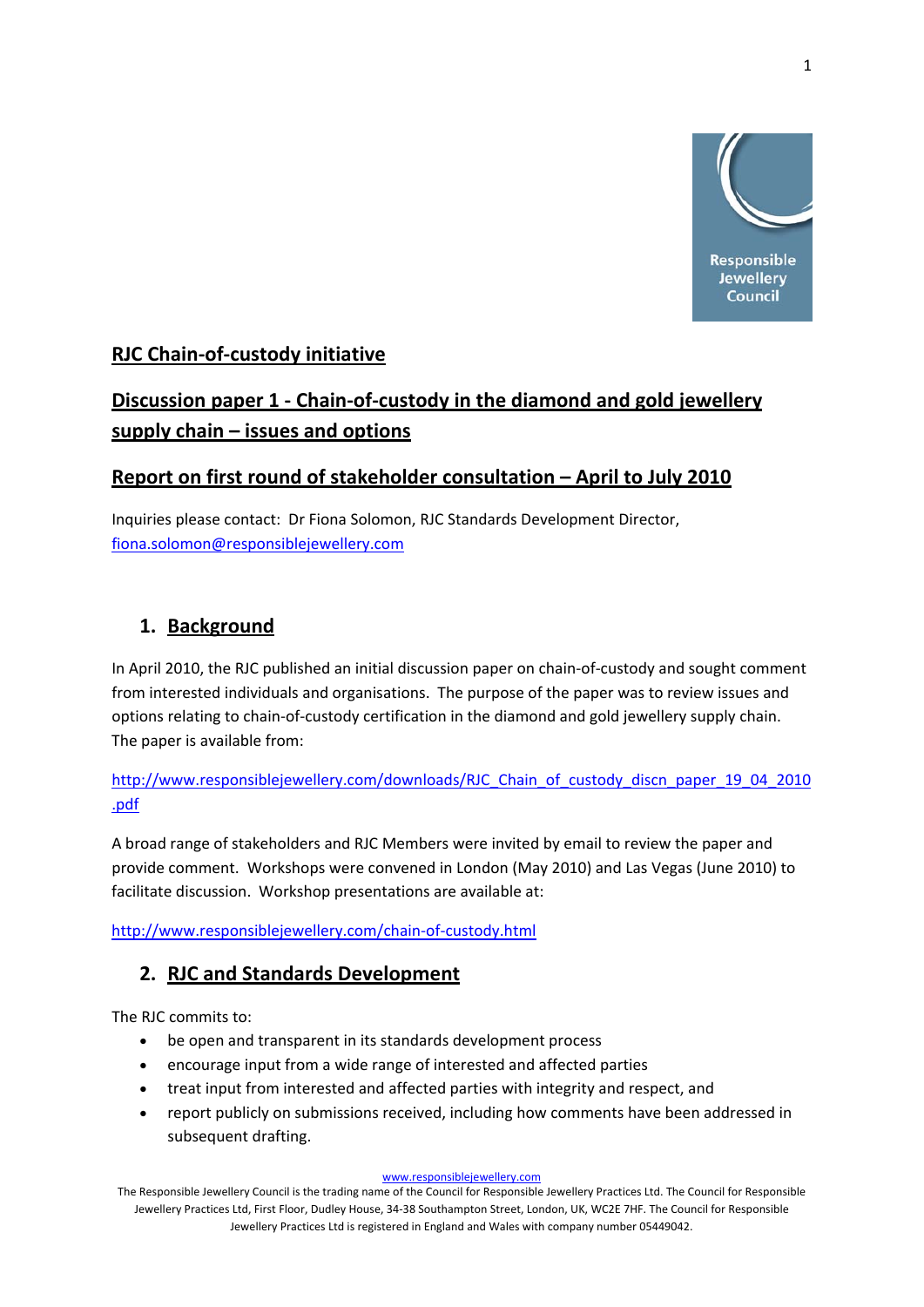## **3. This report**

This report summarises the comments and input received via email and through workshops, meetings and individual discussions. The various points raised are being carefully considered in the development of a second discussion paper for public comment.

### **(a) Formal stakeholder submissions were received from:**

- CAFOD (Sonya Maldar) indicating preference for a track-and-trace model for the gold supply chain.
	- o See http://www.responsiblejewellery.com/downloads/CAFOD comments on RJC chain of custody paper June 2010.pdf
- Fair Jewellery Action (Marc Choyt and Greg Valerio) indicating preference for track-andtrace or bulk‐commodity models.
	- o See http://www.responsiblejewellery.com/downloads/FJA response to RJC PDF.pdf

### **(b) Summary of workshop and meeting discussions:**

The workshop and meeting participants were mostly drawn from the gold and diamond jewellery supply chain. Input can be summarised and grouped as follows:

- **General feedback:** 
	- o paper will play an educative role with Members and stakeholders;
	- o that the 'stories' charts show complexities and issues well;
	- o a very valuable analysis; 'thoughtful and informed'; 'groundbreaking'; 'great piece of work'; 'congratulations'; 'great progress'.

### • **Support expressed for:**

- o The idea that an RJC chain‐of‐custody certification should be able to verify a wide variety of different kinds of c-of-c models and claims.
- o The idea that a product label was not essential.
- o While RJC Member certification is compulsory for RJC Commercial Members, RJC chain‐of‐custody certification would be voluntary.
- o CAFOD's point regarding the need for incentives to create a critical mass of participation in chain‐of‐custody certification. RJC cannot mandate chain‐of‐custody certification. Individual businesses, particularly retailers, could choose to require chain‐of‐custody certification from suppliers.
- **Commercial interests:** Various expressions of interest in providing RJC with industry‐wide product‐tracking services from consultants etc, which is not the intent of the RJC initiative.
- **Key issues and challenges:**
	- o That the current Kimberley Process/Zimbabwe situation may lead to increased pressure for "chain‐of‐custody tools" that will credibly point to the source of "non‐ conflict" diamonds and/or credibly exclude "conflict sources".

www.responsiblejewellery.com

The Responsible Jewellery Council is the trading name of the Council for Responsible Jewellery Practices Ltd. The Council for Responsible Jewellery Practices Ltd, First Floor, Dudley House, 34‐38 Southampton Street, London, UK, WC2E 7HF. The Council for Responsible Jewellery Practices Ltd is registered in England and Wales with company number 05449042.